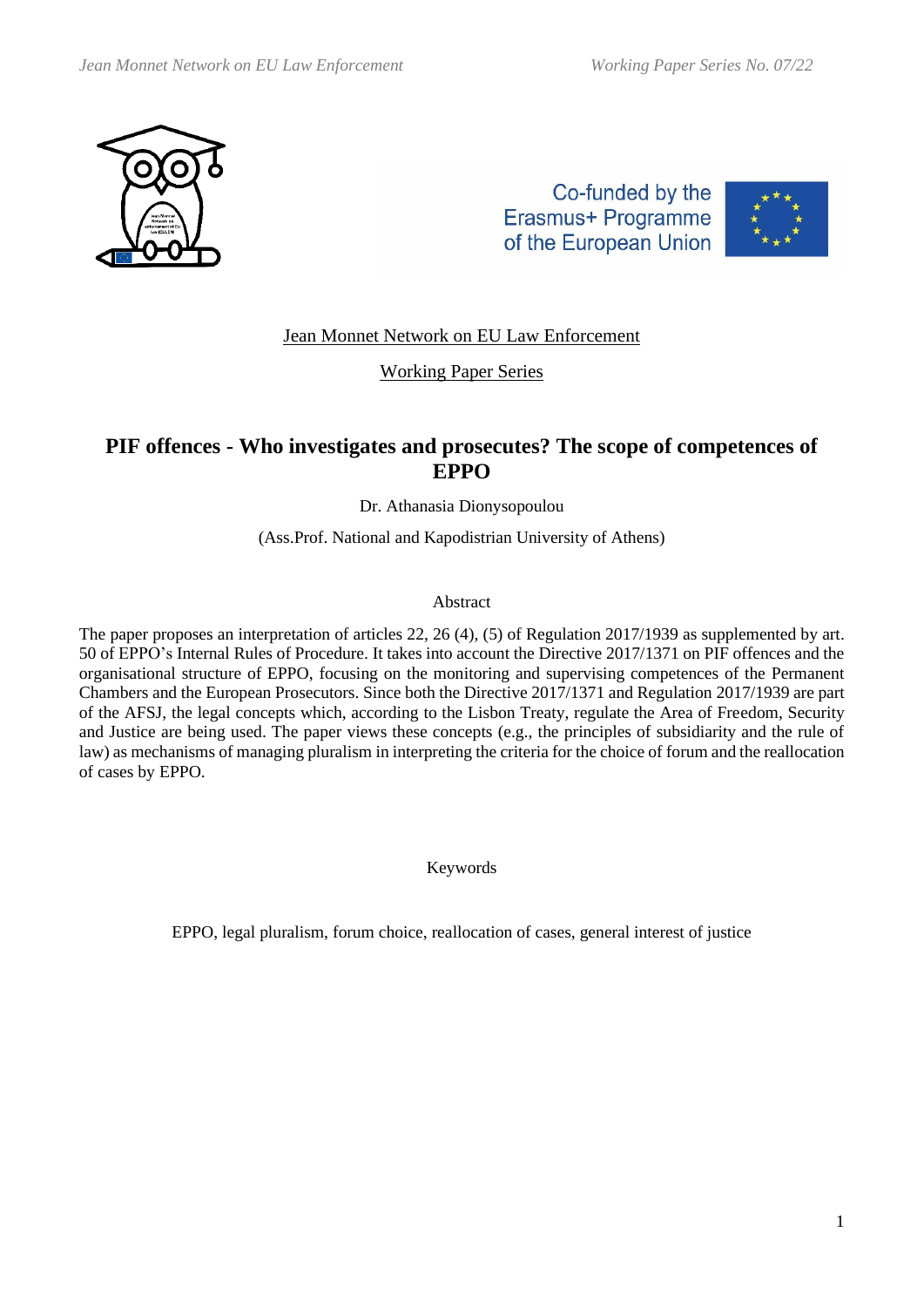### I. Introduction

In Regulation 2017/1939 which establishes EPPO as an EU agency already foreseen in TFEU, assigned with the task of combating the crimes affecting the financial interests of the EU and anchored in the Area of Freedom Security and Justice, the interaction between EU and national law is of utmost importance. One of the key points in which this interaction manifests itself is the initiation of the investigation by EPPO and the reallocation of cases within EPPO in cross border cases<sup>1</sup>. The present paper presents an interpretation of the relevant provisions in the Regulation 2017/1939 in relation to those of Directive 2017/1371 based on the concept of legal pluralism as a perspective of the interaction between EU and national law.

The reasons for focusing on these issues lie in the fact that the exercise of competence by EPPO marks the point in which decisions concerning the investigation and the prosecution of a criminal offence are being made by a supranational institution and do not fall under the absolute discretion of national authorities. Although they are the European Delegated Prosecutors in their double capacity, as both European and national prosecutors, who execute the decisions, these are being shaped by multi membered bodies as Permanent Chambers following rules that lie out of the control of national judiciaries. Additionally, the decisions by the Permanent Chambers concerning the reallocation of cases already investigated by EPPO are equally crucial since they determine the national law, which will be applied for the gathering of evidence, the relevant rights of the defendant, the simplified procedures and the dismissal of the case. Both groups of issues set the scene and the conditions under which the criminal procedure in offences against the financial interests of the EU takes place and affects the outcome of each case.

The provisions of Regulation 2017/1939, which come under scrutiny, define the material competence of EPPO in conjunction with Directive 2017/1371 (art. 22), provide for initiating the investigation, and regulate the allocation of competences within EPPO (art. 26), complemented by the Internal Rules of Procedure of EPPO (art. 50).

But before any attempt to draw a picture of how the two levels of EU and national law interact in this field it is necessary to briefly present the perspective from which the relationship between the national and the EU legal order is examined.

- II. The conceptual framework Legal pluralism
	- 1. Legal pluralism

The EU law has been viewed from different perspectives, manifested in the various theories that emerged in political science to explain the process of European integration. Even though these theories do not constitute a normative analytical framework, their influence on the understanding of EU law has been substantial, particularly the distinction between functionalism and intergovernmentalism<sup>2</sup>. This dichotomy has survived during the different phases of EU integration and has evolved to the newest versions of liberal intergovernmentalism/ rational choice institutionalism and neofunctionalism<sup>3</sup>.

The EU integration theories contribute to a more profound understanding of the forces driving the European integration by tracing each one from its own point of view the justification for the content of EU law provisions and the consequences of each legislative proposal or act on the allocation of power between the national and supranational actors. In this sense, they provide useful insight into various elements in EU law. For example, decision-making rules in the Council of Ministers may be regarded in the view of the rational choice

<sup>1</sup> Council Regulation (EU) 2017/1939 of 12 October 2017 implementing enhanced cooperation on the establishment of the European Public Prosecutor's Office ('the EPPO'), art. 26 (4), (5).

<sup>&</sup>lt;sup>2</sup> On this generally Paul Craig and Grainne de Burca, *EU Law: Text, Cases, and Materials* (5<sup>th</sup> edn, OUP 2011) 2-3. Also, Jacob Oeberg, 'EU agencies in transnational criminal enforcement: From a coordinated approach to an integrated EU criminal justice' (2021) 28(2) Maastricht journal of European and comparative law 155, 157-158.

<sup>3</sup> On liberal intergovernmentalism Andrew Moravcsik, 'Preferences and Power in the European Community: A Liberal Intergovernmentalist Approach' (1993) 31 Journal of common market studies 473, Andrew Moravcsik, *The choice for Europe: social purpose and state power from Messina to Maastricht* (Routledge 1998).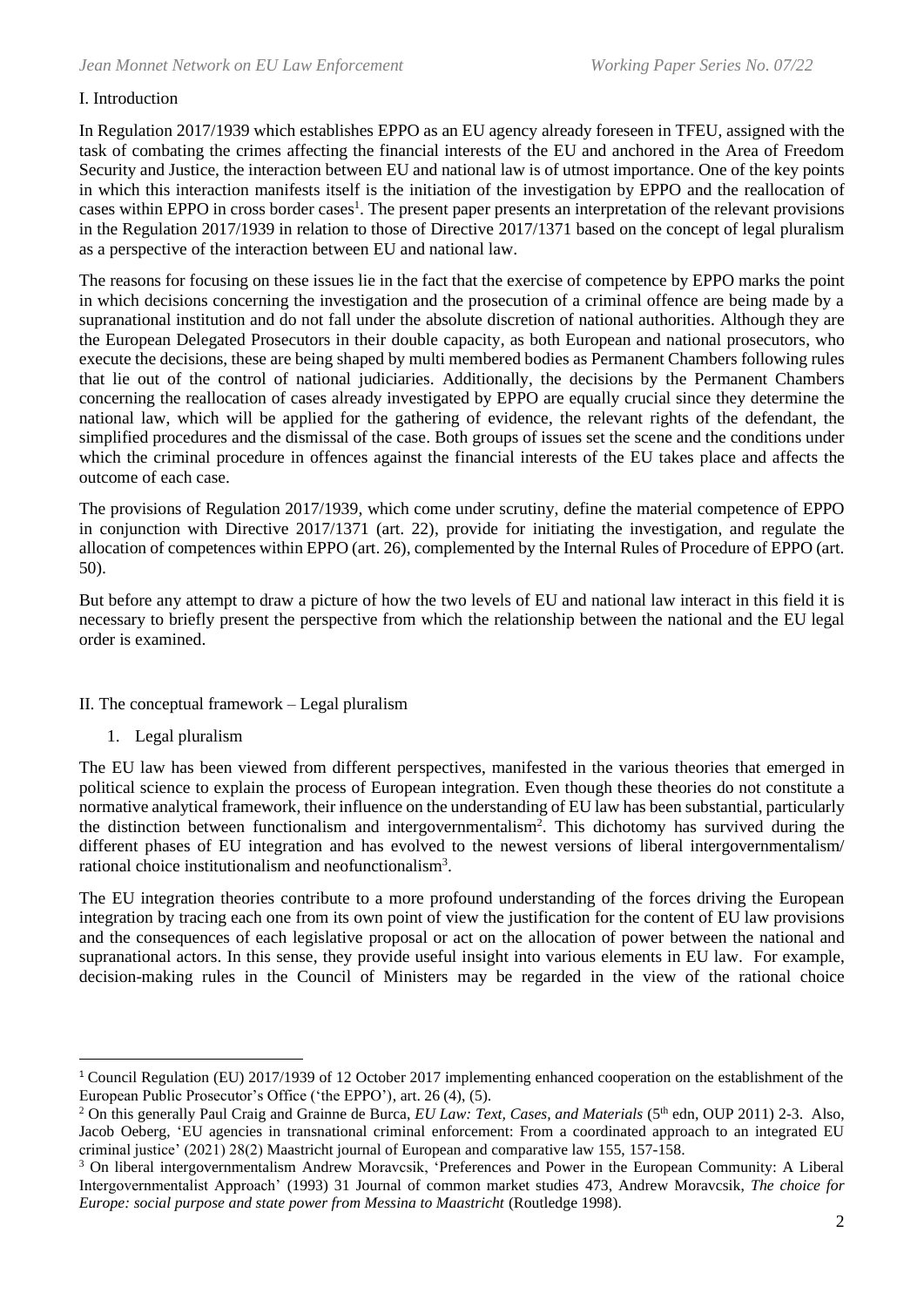institutionalist analysis<sup>4</sup>, which considers states as primal and central actors in EU integration and assumes that they behave as utility-maximizing rational ones<sup>5</sup>.

Although each EU integration theory highlights from its perspective various aspects of EU norms it is still not a legal tool for interpretation. When a legal analysis starts from an intergovernmental or a functionalist perspective, it is bound to follow the respective line of reasoning and as a result, perpetuates the dichotomy. Νot ignoring the different perspectives of the theories on EU integration, it would be rather more fruitful to focus on the approaches to the relationship between the national and the supranational legal order, as these have evolved in the conceptual framework of constitutional pluralism<sup>6</sup>.

This framework emerged in the aftermath of the Maastricht decision of the German Federal Constitutional Court and was based on pluralist legal theory, according to which the relationship between legal systems is pluralistic and interactive<sup>7</sup>. Overtime under the same, in nominal terms, framework, very different concepts have gradually been elaborated<sup>8</sup>. This paper adopts the approach based on the distinction between legal order and legal system <sup>9</sup>. In this scheme, legal system consists of law and institutionally framed legal practices, such as law-making, adjudication in courts and legal scholarship, whereas legal order refers to the law itself. We may have a pluralism of legal orders when more than one legal order claims authority in the same legal space. That is exactly the concept in which EU law and national law are operating. EU and national legal orders are autonomous but they form part of the same European legal system<sup>10</sup>. In each Member State, two legal orders claim authority, the national and the EU. Their relation is interactive, meaning first that each legal order recognises the plurality of equally legitimate claims of authority made by the other legal orders and adjusts these competing claims in accordance with a minimal set of discourse principles, the most important of which is the engagement in the coherent construction of the common legal system<sup>11</sup>. The dialogue between the legal orders requires that each one distances itself from its exclusive perspectivism and moves to the interperspectivism resting on a shared common deep culture, which in our case is the European "legal deep culture" as manifested in the values shared by all national European legal orders<sup>12</sup>.

It is in this pluralistic approach that various provisions in the Treaties particularly in AFSJ are being interpreted as mechanisms of managing pluralism<sup>13</sup>. By this we mean they describe procedures, institutions, and practices, which may be considered in their function as means or mechanisms to manage conflicts and generally to define the interaction between the different legal orders who claim authority in the same legal space<sup>14</sup>. Acknowledging this function does not furnish concrete answers to conflicts of laws but allows space and provides criteria by which these may be managed. The quality of these criteria relates to the extent to which this space is provided and if it facilitates the discourse among the legal orders<sup>15</sup>.

<sup>&</sup>lt;sup>4</sup> Mark Pollack, 'Institutionalism and European integration' in Antje Wiener, Tanja Börzel, and Thomas Risse (eds),

*European Integration Theory* (3rd edn, OUP 2019) 8, Available at SSRN: https://ssrn.com/abstract=3212298.

<sup>5</sup> Mark Pollack, 'Realist, Intergovernmentalist, and Institutionalist Approaches' in Erik Jones, Anand Menon, and Stephen Weatherill (eds), *The Oxford Handbook of the European Union* (OUP 2012) 4.

<sup>6</sup> On constitutional pluralism Neil MacCormick, *Questioning Sovereignty: Law, State, and Nation in the European Commonwealth* (OUP 1999) 117, Neil Walker, 'Constitutional Pluralism Revisited' (2016) 22 European law journal 333, 338-341.

<sup>7</sup> Neil MacCormick, 'The Maastricht-Urteil: Sovereignty Now' (1995) 1(3) European Law Journal 259. See also MacCormick (n 6) 1-15.

<sup>8</sup> Interesting categorisation in Matej Avbelj and Jan Komárek, *Constitutional Pluralism in the European Union and Beyond* (Hart Pub 2012) 5-7.

<sup>9</sup> Kaarlo Tuori, 'From pluralism to perspectivism' in Gareth Davies and Matej Avbelj (eds), *Research Handbook on Legal Pluralism and EU Law* (Elgar Publishing 2018) 41.

<sup>&</sup>lt;sup>10</sup> Miguel Poiares Maduro, 'Three Claims of Constitutional Pluralism' in Avbelj and Komárek (n 8) 70.

<sup>&</sup>lt;sup>11</sup> Miguel Poiares Maduro, 'Contrapunctual Law: Europe's Constitutional Pluralism in Action' in Neil Walker (ed), *Sovereignty in Transition* (Hart Pub 2003) 527.

 $12$  Tuori (n 9) 55.

<sup>13</sup> About the mechanisms of managing pluralism Paul Schiff Berman, *Global legal pluralism: a jurisprudence of law beyond border* (Cambridge University Press 2012) 152 ff. In the EU context Mireille Delmas-Marty, *Ordering pluralism a conceptual framework for understanding the transnational legal world* (translated by Naomi Norberg, Hart Pub 2009) 156 ff.

<sup>14</sup> Berman (n 13) 152.

<sup>15</sup> Berman (n 13) 188.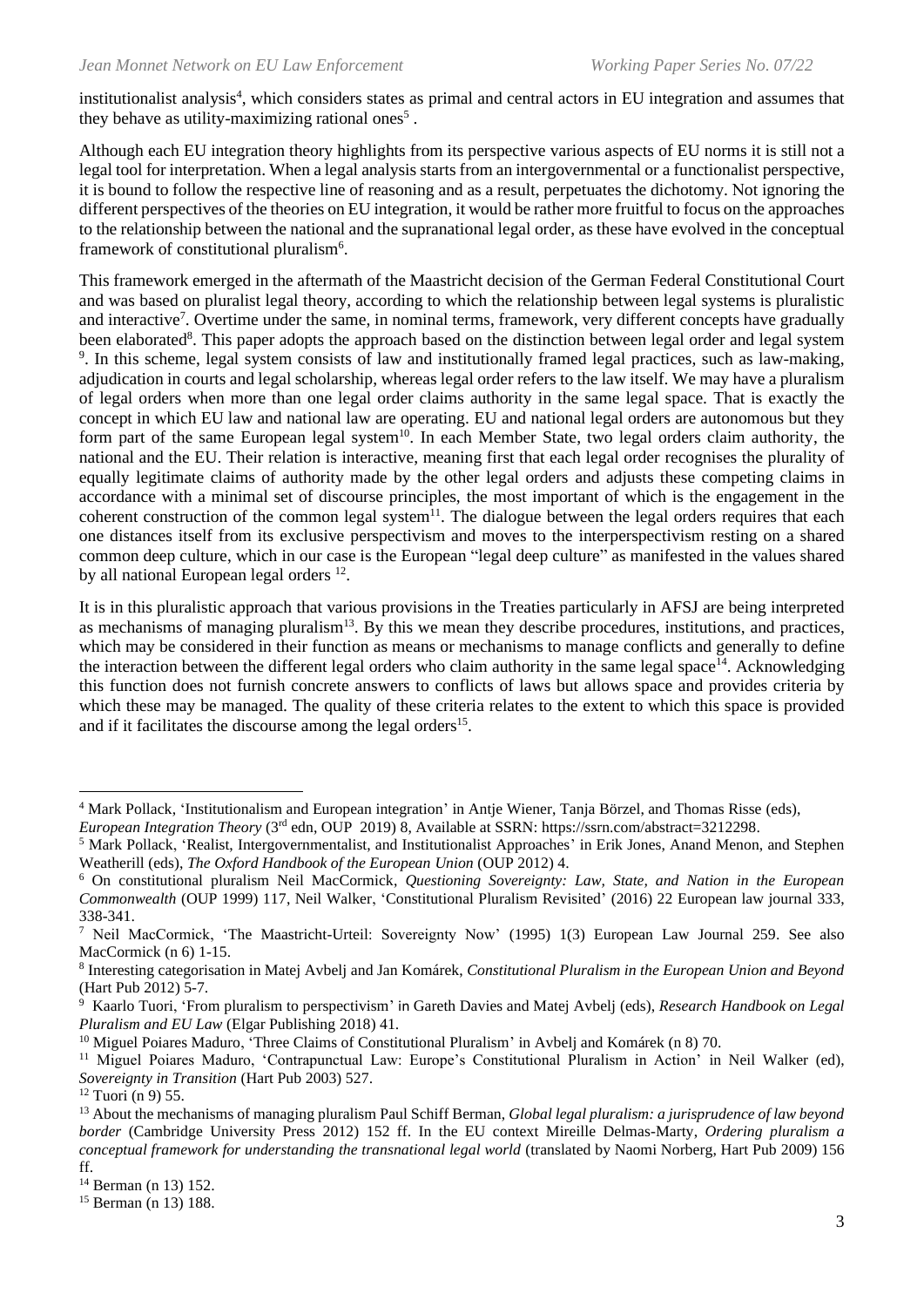The next step is to identify and present the EU norms in their function as mechanisms of managing pluralism in AFSJ and to assess their value as interpretive tools. Since a thorough analysis of all mechanisms would exceed the scope of this paper, only a few of them are presented, mainly due to their significance for the competence issues of EPPO.

## 2. Legal pluralism in AFSJ

The first normative level on which the interperspective dialogue between the national and the EU legal order is based, is the common deep legal culture expressed in the rule of law and the protection of fundamental rights as well as human dignity, freedom, democracy and equality as foundations of the EU legal order<sup>16</sup>. The AFSJ on a descriptive level is established to facilitate the free movement of persons while ensuring the safety and security of people in MS. Security is ensured by measures concerning external border controls, asylum, immigration, and safety by preventing and combating crime<sup>17</sup>. EU competence for the policies in this field is governed in particular also by respect for the fundamental rights as set out in the Charter of Fundamental Rights, which has the same legal value as the Treaties, and as they result from the constitutional traditions common to the Member States<sup>18</sup>, and by the different legal systems and traditions of the Member States<sup>19</sup>.

The second normative level is the mechanisms of managing pluralism themselves. These are various concepts established in the EU treaties and apply in AFSJ, such as the concept of shared competence complemented with the principle of subsidiarity, the principle of sincere cooperation and the directives as forms of legal acts, which may be viewed not only as legislative options concerning the institutions and the functioning of the EU legal order but also as means to regulate the interaction between the different legal orders. Other mechanisms lie in the EU decision-making process, namely the ordinary legislative procedure by which directives are adopted in the policy areas of AFSJ<sup>20</sup>, including the emergency brake and the composition of decision-making bodies. The representatives of all MS participate in these bodies.

The interperspective point of view of legal pluralism of the concepts of jurisdiction, subsidiarity, the principle of sincere cooperation, directives as a type of legislative acts, the composition of decision-making bodies, and the emergency brake procedure will be shortly presented to gain a more substantial and overall picture of them, which in turn is fruitful for their interpretation. Starting from the notion of jurisdiction, if seen from a pluralist point of view it is "*a meaning producing cultural product which reflects and constructs social conception of space,*  symbolizes community membership and opens space for norms that challenge sovereign power<sup>"21</sup>.

The subsidiarity principle in its traditional meaning seeks to push authority for decision making down to the smallest unit of governance that is feasible. However, as a pluralism concept, it aims to ensure dialogue among multiple legal communities leading to increased acceptance by each  $2^2$ .

The principle of loyalty or sincere cooperation entails that EU and MS assist each other in carrying out the tasks flowing from the Treaties, that MS ensure obligations arising from Treaties and refrain from any measure that would jeopardize the attainment of the Union objectives<sup>23</sup>. In its pluralist conception, it provides a more general

<sup>16</sup> Consolidated Version of the Treaty on European Union [2012] OJ C 326 ('TEU'), Art. 2. Kaarlo Tuori, *European Constitutionalism* (Cambridge University Press 2015) 105-106, François-Xavier Millet, 'Constitutional pluralism beyond monism and dualism' in Davies and Avbelj (n 9) 131. On the rule of law Communication from the Commission to the European Parliament and the Council – A new EU Framework to strengthen the Rule of Law [2014] COM (2014) 158 final, 4, Valsamis Mitsilegas, 'Rule of Law - Theorizing EU Internal Security Cooperation from a Legal Perspective' in Raphael Bossong and Mark Rhinard (eds), *Theorizing Internal Security in the European Union* (OUP 2016).

<sup>&</sup>lt;sup>17</sup> Consolidated versions of the Treaty on European Union and the Treaty on the Functioning of the European Union [2016] OJ C202/1 ('TFEU'), preamble 3(2).

<sup>&</sup>lt;sup>18</sup> TEU, Art.  $6$  (1), (3). In so far as the fundamental rights of the Charter correspond to rights guaranteed by the ECHR, their meaning and scope shall be the same as those laid down by ECHR. If fundamental rights are guaranteed as they result from the constitutional traditions common to the Member States, those rights shall be interpreted in harmony with the tradition, Charter of Fundamental Rights of the European Union [2012] OJ C 326 ('Charter'), Art. 52 (3), (4).

<sup>19</sup> TFEU, art. 67 (1).

<sup>20</sup> TFEU, 82 (1), (2), 83 (1).

<sup>21</sup> Berman (n 13) 196.

<sup>22</sup> Berman (n 13) 170-171.

<sup>23</sup> Manuel Kellerbauer, Marcus Klamert and Jonathan Tomkin, *The EU Treaties and the Charter of Fundamental Rights: A Commentary* (OUP 2019) 46 ff.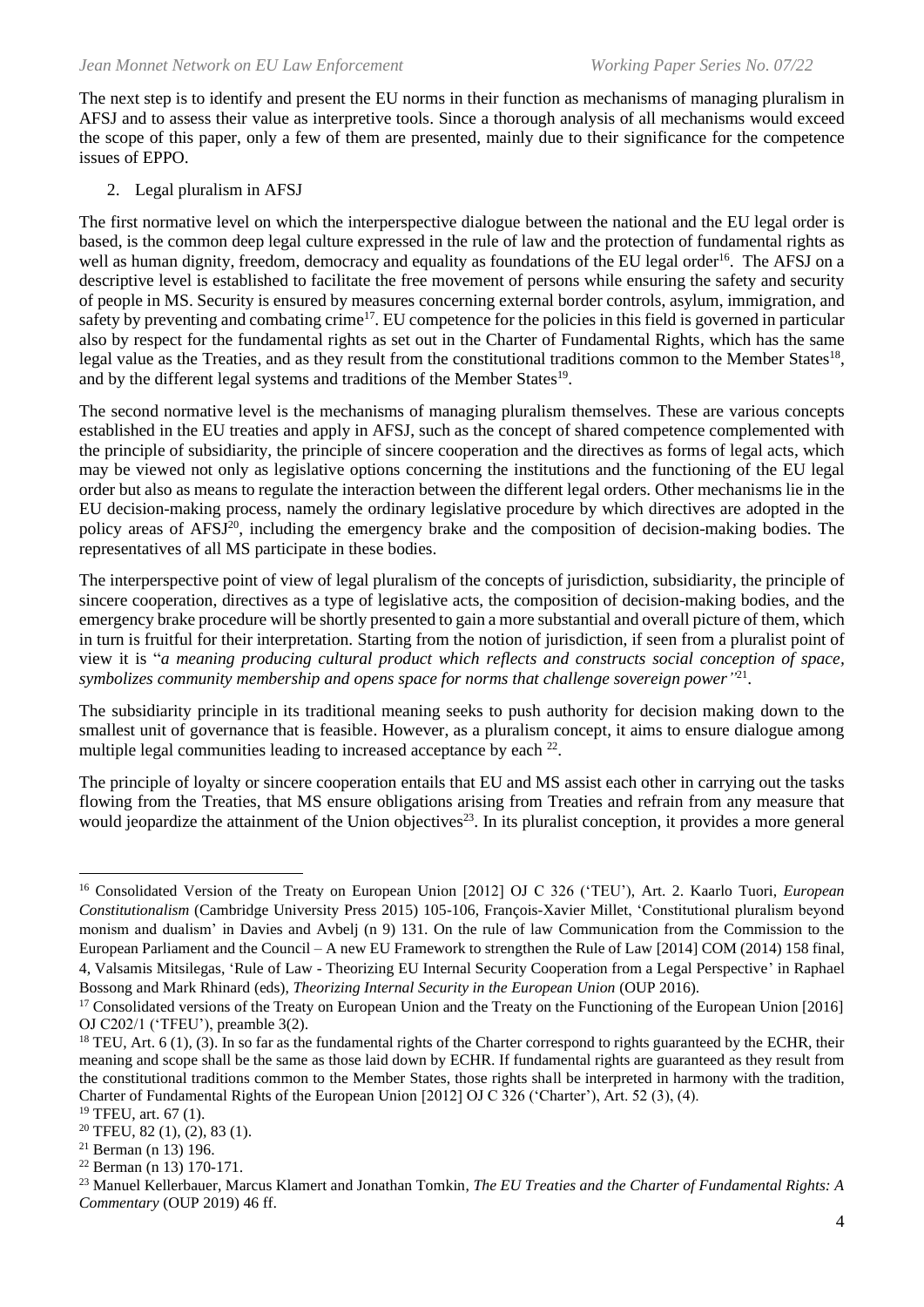discursive mechanism for managing conflicts in various areas, such as shared competence, or transposition of EU law in national legal order.

Directives, as contrasted to Regulations, are, in a legal pluralist conception, forms of law that create different legal objects upon the same social objects as the national forms of  $law<sup>24</sup>$ . As a result, different legal orders operating on different scales translate the same social objects into different legal objects. Since they operate simultaneously in the European legal system, they relate to each other. This relation may be described as "interlegality", and is being manifested in the transposition of Directives into the national legal order, which uses a different scale, projection and symbolization for the same legal objects<sup>25</sup>. The understanding of this relation contributes not only to the correct transposition but also to the interpretation of both national and EU law.

These mechanisms are particularly important in AFSJ, as jurisdictional rules ascribing competence to the EU function as alternatives challenging the sovereign power of MS even if the EU has no enforcement power, i.e. no power to perform material acts of enforcement, because, in reality, EU has immaterial enforcement powers.<sup>26</sup> Thus, when the EU exercises its competences in AFSJ, it affirms the fact that the policy field it regulates belongs to the supranational level and the way it is regulated should not be left at the discretion of each MS, and as result in its own authority.

The conditions under which this competence is exercised in the shared competence scheme include primarily the principle of subsidiarity which creates a discursive tool for all legal orders to accept the exercise of competence and ultimately contribute to its essential acceptance. This tool is reinforced on a procedural level by the participation of national Parliaments in the control of the subsidiarity principle and by their power to oblige the organ from which the draft legislative act originated to review the draft and justify its final decision $27$ .

Whereas the directives are concerned, the concept of symbolic chartography of law which contains the notions of scale, projection and symbolization may be used to clarify the extent of the margin of discretion left to national law, and thus provide criteria for assessing the quality of implementation in the national legal order.

The decision-making bodies also constitute a discursive place, because their decisions – legislative acts incorporate all national legal orders' perspectives, as all MS are being represented. The emergency brake procedure<sup>28</sup> as an alternative path of legislative procedure is also a particular mechanism of managing pluralism in AFSJ that aims to ensure that fundamental aspects of each national criminal justice system have been taken into account when adopting a directive in the AFSJ.

In the next part of the paper, the impact of the previous analysis on the interpretation of EPPO Regulation will be presented focusing on specific issues, such as the consequences of defining the offences for which EPPO is competent in the Directive 2017/1371, on selecting the EDP initially and when reallocating in cross border cases and on the role of Permanent Chambers.

III. The scope of competence of EPPO – offences against the financial interests of the EU in cross border cases

1. The role of Directive 2017/1371

Deciding how to combat fraud against the EU financial interests on the EU legal order relates to two issues: the first one, following the principle of conferral, is the legal basis on which the EU exercises its competence when

<sup>28</sup> TFEU, Art. 82 (3), 83 (2).

<sup>24</sup> Boaventura de Sousa Santos, *Toward a New Legal Common Sense - Law, Globalization, and Emancipation* (3rd edn, Cambridge University Press 2020) 506.

 $25$  Santos (n 24) 520 and 505 ff on the meaning of scale, projection and symbolization.

<sup>&</sup>lt;sup>26</sup> On this distinction between material and immaterial enforcement powers Constance Chevallier-Govers, 'La reconnaissance d'un pouvoir de contrainte au Parquet européen, premier pouvoir opérationnel européen?' in Constance Chevallier-Govers and Anne Weyembergh, *La création du Parquet européen* (Bruylant 2021) 80.

 $27$  The power of this tool ("yellow card" procedure) was manifested in the reasoned opinions submitted by fourteen national parliaments on the Commission's Proposal on the establishment of EPPO in Communication from the Commission to the European Parliament, the Council and the National Parliaments on the review of the proposal for a Council Regulation on the establishment of the European Public Prosecutor's Office with regard to the principle of subsidiarity, in accordance with Protocol No 2 [2013] COM(2013) 851 final.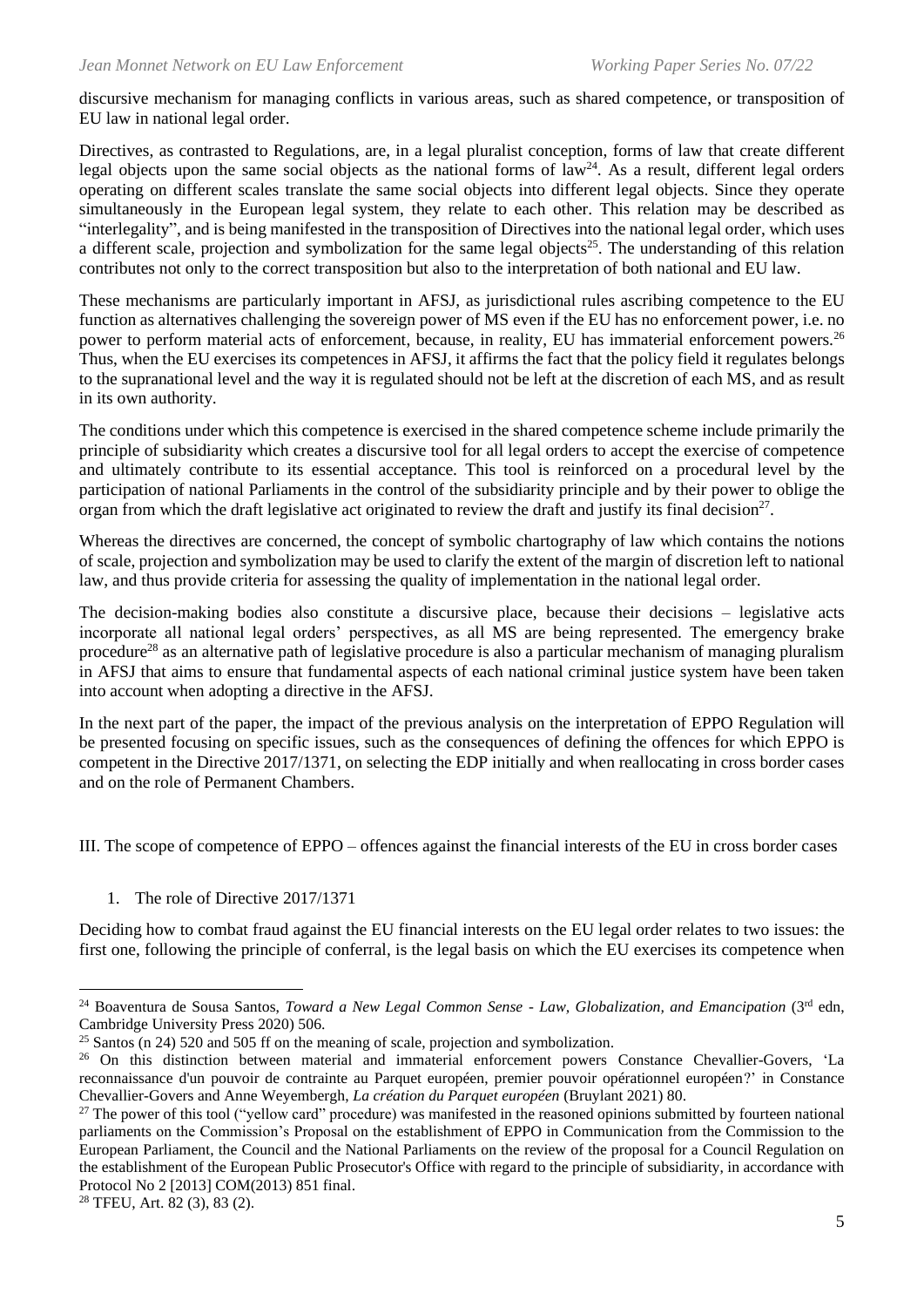punishing such conducts. This in turn will determine the type of EU norm (directive, regulation) in which the conducts will be defined. The second one arises in case a directive is chosen as a legislative tool and refers to the specific legal basis of such a directive. Concerning the first dimension, the alternative opinion<sup>29</sup> that the legal basis for EU intervention in this field should have been art. 86 (2) TFEU, and therefore the Regulation itself should have defined the offences for which the EPPO would be competent is supported by the wording of Art 86 (2) TFEU<sup>30</sup> and by the need for EPPO's effective functioning, especially in cross border cases. Instead of that, the EU legislator decided otherwise by not choosing 86 (2) TFEU as the legal basis of the EU competence, and consequently by rejecting the option of these offences to be defined in a Regulation<sup>31</sup>. The legal basis of the directive defining them in the Commission's proposal was art.  $325(4)$  TFEU<sup>32</sup>, but the final choice made by the Council and EP, following the opinion of the Council Legal service<sup>33</sup>, was art. 83(2) TFEU<sup>34</sup>.

The consequences of the combination of the above mentioned legislative choices under a pluralist perspective are the following:

a)The adoption of a Directive defining offences against the EU financial interests, which under 83 (2) TFEU establishes only minimum rules, leaves room for discretion in national law when defining the relevant offences. Taking into account that Directive 2017/1371 defines not only fraud but also other offences against the financial interests of EU, the margin of discretion of national law applies to those as well<sup>35</sup>. This discretion extends also to the threatened penalties, since Directive 2017/1371 adopts the maximum-minimum system<sup>36</sup>, contrary to the initial proposal by the Commission<sup>37</sup>. It also includes the limitation period. More specifically, the minimum limitation period for the offences involving serious damage or advantage, that exceeds the amount of 100,000 Euro is at least five years<sup>38</sup>, leaving MS the option of /setting a maximum period very differently.

As in the scope of competence of EPPO defined in art. 22 of the Regulation 2017/1939 falls not only fraud but also other offences against the financial interests of EPPO (money laundering, bribery, misappropriation of funds), the choice of the directive as a legislative instrument led to compliance issues in the national law of several Member States<sup>39</sup>. This is an anticipated situation, since following the pluralist approach the different national legal orders operating on different scales translate the same social objects into different legal objects. In our case, the social objects, which are the conducts in their factual dimension, have to be translated into national criminal provisions. The quality of this translation – transposition, which is an essential condition for interlegality,

<sup>37</sup> Proposal for a Directive (n 32), art. 8.

<sup>&</sup>lt;sup>29</sup>Katalin Ligeti, 'Approximation of substantive criminal law and the establishment of the European Public Prosecutor's Office' in Francesca Galli and Anne Weyembergh, *Approximation of substantive criminal law in the EU the way forward* (Université de Bruxelles 2013) 81-82.

<sup>30</sup> TFEU, art. 86(2) "*as determined by the regulation provided for in paragraph 1*" Art. 86(2).

<sup>&</sup>lt;sup>31</sup> Petter Asp, *The Substantive Criminal Law Competence of the EU* (Jure Förlag 2012) 150 providing as justification that art. 86 (2) TFEU is merely a procedural provision while substantive criminal law provisions are based on art. 83 TFEU.

<sup>&</sup>lt;sup>32</sup> See Proposal for a Directive of the European Parliament and of the Council on the fight against fraud to the Union's financial interests by means of criminal law [2012] COM (2012) 363 final, 6-7 with the reasons justifying this choice. <sup>33</sup> Opinion of the Legal Service of 22 October 2012 (Council document: 15309/12).

<sup>&</sup>lt;sup>34</sup> On this choice John Vervaele, 'The Material Scope of Competence of the European Public Prosecutor's Office: Lex uncerta and unpraevia?' in Chloé Brière and Anne Weyembergh (eds), *The Needed Balances in EU Criminal Law* (Hart Pub 2018) 420.

<sup>&</sup>lt;sup>35</sup> Directive (EU) 2017/1371 of the European Parliament and the Council of 5 July 2017 on the fight against fraud to the Union's financial interests by means of criminal law [2017] OJ L 198, Art. 3, 4.

<sup>&</sup>lt;sup>36</sup> Dir 2017/1371, Art. 7 (2), (3) 'the criminal offences referred to in Articles 3 and 4 are punishable by a maximum penalty of at least four years of imprisonment when they involve considerable damage or advantage. The damage or advantage resulting from the criminal offences referred to in points (a), (b) and (c) of Article 3(2) and in Article 4 shall be presumed to be considerable where the damage or advantage involves more than EUR 100 000'.

 $38$  Dir 2017/1371, Art 12 (2) but also in para 3 a limitation period may be shorter than five years, but not shorter than three years, provided that the period may be interrupted or suspended in the event of specified acts.

<sup>&</sup>lt;sup>39</sup> Report from the Commission to the European Parliament and the Council on the implementation of Directive (EU) 2017/1371 of the European Parliament and of the Council of 5 July 2017 on the fight against fraud to the Union's financial interests by means of criminal law Report on the implementation of Directive (EU) 2017/1371 [2021] COM (2021) 536 final. These issues refer to the definition of fraud affecting the Union's financial interests (Article 3) in about half of the Member States; the definition of aspects of Article 4(1) (money laundering), Article 4(2) (corruption) and Article 4(3) (misappropriation) in several Member States; the definition of 'public official' (Article 4(4)) in about a half of the Member States; and incitement, aiding and abetting of any of the offences referred to in Articles 3 and 4; and the attempt to commit those offences referred to in Articles 3 and 4(3) (Article 5) in a few Member States.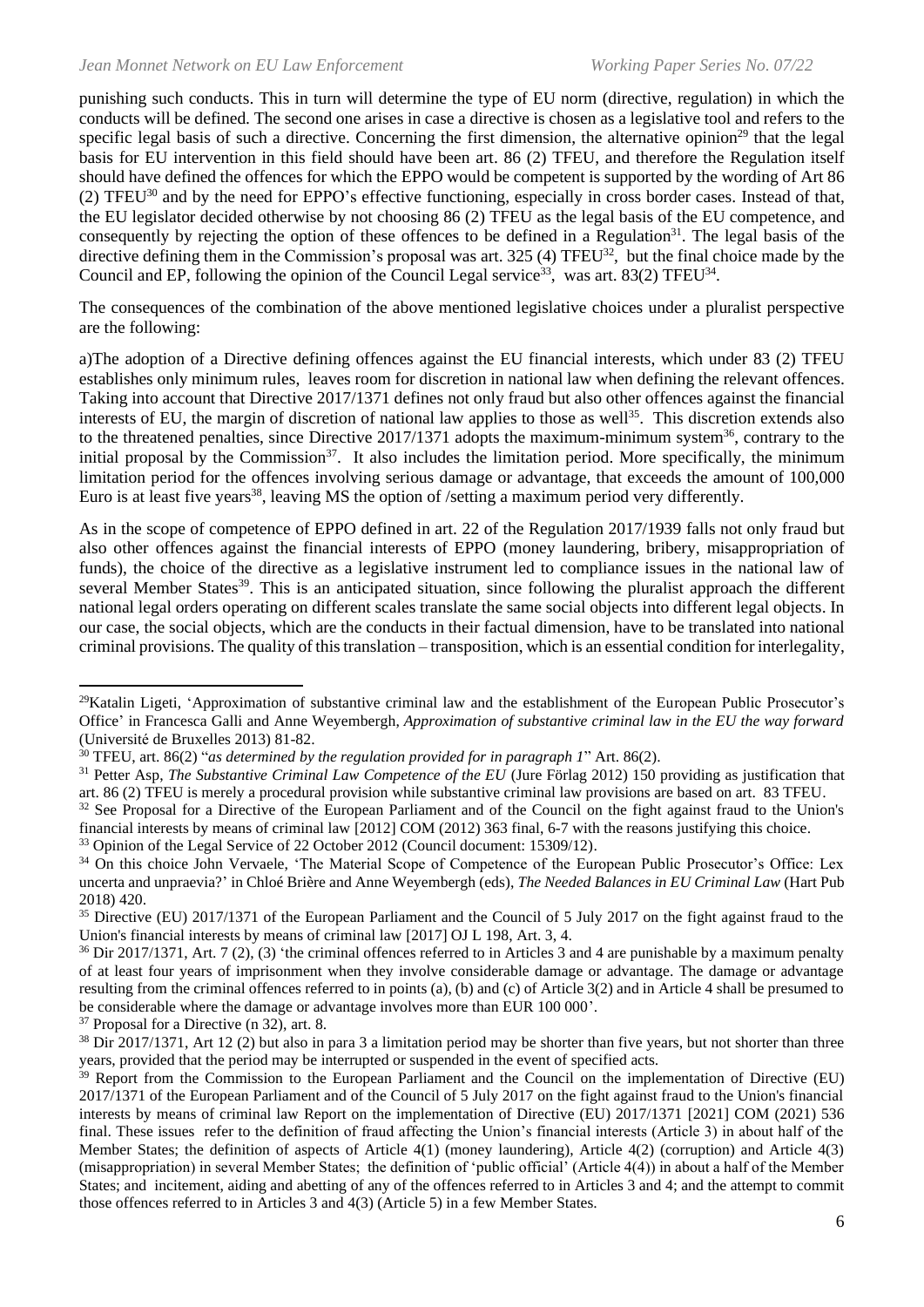depends upon various factors in each national legal order. The way it affects the EPPO competence in cross border cases will be examined in the following.

When EPPO exercises its right of evocation or initiates an investigation and two or more MS have jurisdiction for a particular case, which is a horizontal division of competence between EDPs of different  $MS<sup>40</sup>$ , the criteria for the Permanent Chamber to decide in which MS the investigation will be conducted are: where the focus of criminal activity is or, if several connected offences within the competences of EPPO have been committed, where the bulk of offences has been committed (art. 26 (4) Regulation). A deviation from that rule is justified when the Permanent Chamber takes into account, in order of priority, the place of the suspect's or accused person's habitual residence, the nationality of the suspect or accused person, and the place where the main financial damage has occurred $41$ .

The use of criteria such as "focus of criminal activity" or "bulk of offences" for selecting a national legal order implies that it should punish all conducts and consequently has fully transposed the Directive. So if acts have taken place in different legal orders and are not punished in all of them to the same extent, the EDP of the MS which punishes all the acts will be instructed to initiate investigations. The threatened penalties or the period of limitation do not play any substantial role at this stage. If the Permanent Chamber decides to deviate from that rule it is obvious that it has to weigh the national law of the MS where the bulk of offences has been committed and its conformity with the Directive 2017/1371 against the national law of the MS either of suspect's or accused person's habitual residence/ nationality, or where the main financial damage has occurred.

In case inextricably linked offences to the offences against the financial interests of the EU have been committed, these are not part of the Directive 2017/1371 (e.g. forgery and ML of proceeds of EU fraud). Since EPPO has competence for these as well, under the conditions set out in Art. 25 par.3 a of Regulation, the scope of national provisions defining them should also be taken into account by the Permanent Chamber to select the EDP.

The national law which implements the Directive 2017/1371 affects EPPO's decision to reallocate a case to an EDP in a different MS during the investigation phase and before the EPPO decides to prosecute the case (art. 26 (5) Regulation). In this case, it must be in the general interest of justice<sup>42</sup>. The criteria for assessing the general interest of justice are not mentioned in the Regulation, as this term describes the interlegality, namely the interaction between the different legal orders that have jurisdiction in each particular case. To define the "interlegality", our starting point is the legal basis of EPPO (art. 86) TFEU, anchored in AFSJ, and the core principles in the pluralist perspective are the rule of law and the protection of fundamental rights, together with guaranteeing the internal security by combating crime. That means that the decision should take into account not only the national law concerning limitation by time and threatened penalties but also the fundamental rights of the suspect by assessing the effect it would cause on them and by weighing it against the compensation mechanisms that are in place in the national procedural law of the MS involved<sup>43</sup>. Moreover, the criteria of art. 26 (4) of Regulation should also be considered, regarding the residence and the nationality of suspects or accused and the place where the financial damage has occurred. The procedure under which this decision will be made in the Permanent Chamber is being described in art. 50 of the Internal Rules of Procedure.

In all the aforementioned cases, the criteria set in the art. 26 (4) and, in the case of reallocation, in art. 26 (5) of the Regulation may be considered as managing mechanisms of the plurality of legal orders, because they take into account the differences arising from the extent of legal orders' conformity with Directive 2017/1371. That means that the EU legislator is aware of these differences and that is the reason why he has introduced these criteria. The general interest of justice in particular is to be interpreted as an autonomous concept by recursion to

<sup>40</sup> The same applies of course in case 'several connected offences within the competence of EPPO have been committed'. For the meaning see Reg 2017/1939, Recital 67 and Christoph Burchard, Dominik Brodowski and Hans-Holger Herrnfeld, *European Public Prosecutor's Office: article-by-article commentary* (Nomos 2021) 221.

<sup>41</sup> Hernnfeld, Brodowski and Burchard (n 40) 219.

<sup>&</sup>lt;sup>42</sup> Critisicm on this criterion due to lack of legal certainty Valsamis Mitsilegas, 'European prosecution between cooperation and integration: The European Public Prosecutor's Office and the rule of law' (2021) 28 (2) Maastricht journal of European and comparative law 245, 257.

<sup>43</sup> Pedro Caeiro and Joana Amaral Rodrigues, 'A European Contraption: The relationship between the competence of the EPPO and the scope of Member State's jurisdiction over criminal matters' in Katalin Ligeti, Maria João Antunes and Fabio Giuffrida (eds), *The European public prosecutor's office at launch* (Cedam 2020) 78.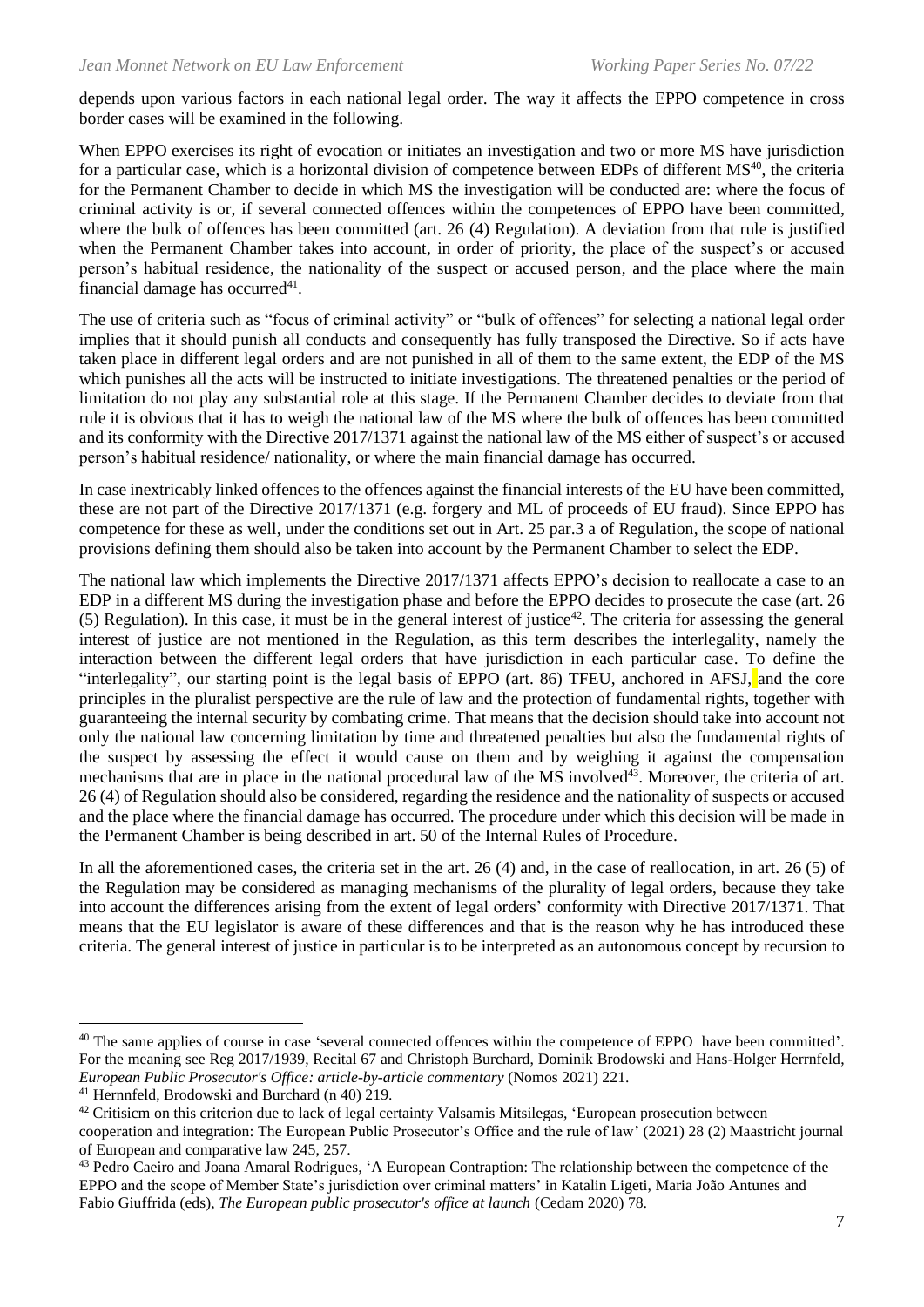the first normative level of interperspective dialogue between national and EU legal order, that is the values expressing the deep legal culture in the  $AFSJ<sup>44</sup>$ .

#### 2. The role of Permanent chambers

The next step is to examine the procedural aspect of the above EPPO's decisions from a pluralistic perspective. When EPPO decides to initiate an investigation and two or more MS have jurisdiction, it is the Permanent Chamber that instructs the EDP in one of the MS by following the above-mentioned criteria in art. 25 par. 4 of the Regulation. Since Permanent Chambers are decision making bodies, in which European Prosecutors from different MS are participating, they constitute, in pluralistic terms, a discursive space, in which the perspectives of all legal orders having jurisdiction may be taken into account. The same applies also in reallocating a case, where the decision is also taken by the Permanent Chamber, following the procedure in art. 50 of EPPO's Internal Rules of Procedure, which sets the conditions for the dialogue between the different legal orders. The handling EDP, the supervising EP, or any permanent member of the monitoring Permanent Chamber may initiate the procedure of reallocation of a case to an EDP in another MS. Before the decision, the EDP from the MS where the case is proposed to be reallocated may participate in the meeting and the EDPs concerned may submit opinions also in written form. The decision is taken by simple majority, but it may not be taken by written procedure.

This provision may be regarded as the procedural aspect of plurality since it creates a discursive forum for the different legal orders through EPs or EDPs, who will take into account the differences between the national laws and on the basis of the above-elaborated criteria and will make a decision to which legal order the case will be reallocated.

The form of the decision in art. 50 of EPPO's Internal Rules of Procedure is the point in which the substantive and the procedural aspect meet. Since this decision may not be taken by written procedure, the reasoning of the decision, and consequently the criteria by which the decision is taken, will not be documented. It would be more consistent with rule of law requirements, such as transparency, if, except for emergency cases, at least a short justification of the decision is produced.

### IV. Concluding remarks

The goal of the previous analysis of art. 26 (4) and (5) of Regulation 2017/1939 on EPPO, based on the concept of legal pluralism, was to highlight their function as mechanisms of managing pluralism. In this sense, they constitute a discursive space in which all relevant national legal orders are being taken into account. The interpretation of the criteria they state takes into consideration the different extent of national laws' conformity with Directive 2017/1731. These differences, due to the choice of Directive as a legislative tool for defining the offences for which EPPO shares competence with national authorities, are part of the interaction between the EU legal order and the domestic provisions of each national legal order. The provisions of the Regulation refer to criteria and institute procedures in a way so as under the legal pluralist approach, they can be applied and manage conflicts between the national provisions and EU ones efficiently in the European legal system to which both belong.

### **Bibliography**

Asp P, *The Substantive Criminal Law Competence of the EU* (Jure Förlag 2012) Avbelj M and Komárek J, *Constitutional Pluralism in the European Union and Beyond* (Hart Pub 2012) Berman P, *Global legal pluralism: a jurisprudence of law beyond border* (Cambridge University Press 2012)

<sup>44</sup> On judicial review of forum choice decisions see Michiel Luchtman, 'Forum Choice and Judicial Review Under the EPPO's Legislative Framework' in Willem Geelhoed, Leendert Erkelens, Arjen Meijeds (eds), *Shifting Perspectives on the European Public Prosecutor's Office* (Springer 2018) 155 ff.